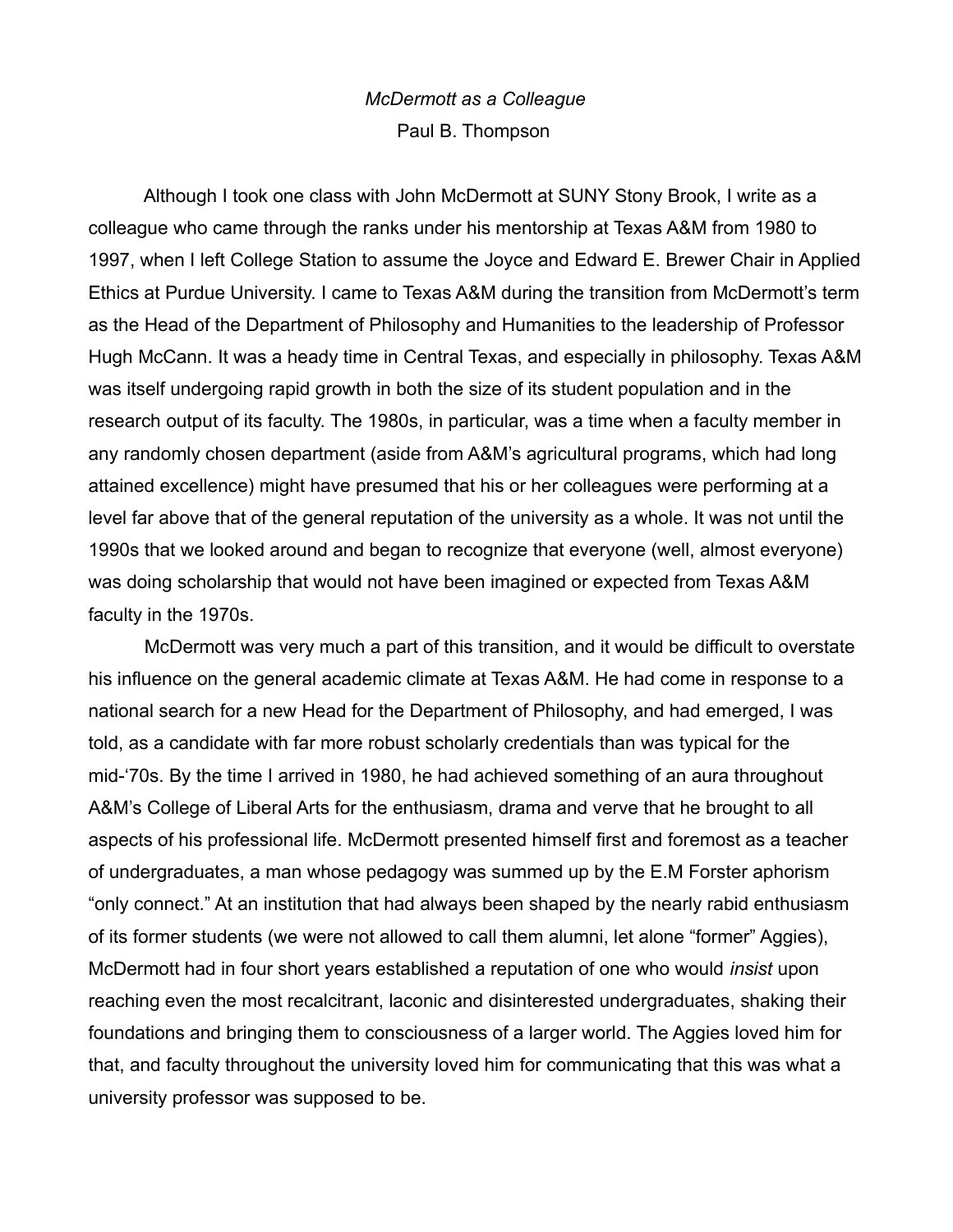Through means to which I am not privy, McDermott facilitated the creation of a Faculty Senate at Texas A&M and served as its first Speaker. He represented the ideals of democracy within the university to an administration (seemingly, the entire State of Texas) where big men (the gendered term is used advisedly) were used to having their way. It was also a time during which McDermott was at the peak of productivity in his own scholarship, and with reputationmaking and field-defining anthologies of James, Dewey and Royce already behind him. At a university where one might have expected STEM faculty to take a jaundiced view of the humanities, McDermott soared. All the disciplines carried him on their shoulders as the very model of what they personally and the university in general were aspiring to accomplish.

At the departmental level, McDermott worked from the pose of a co-conspirator. Faculty meetings and departmental events took on the aura of a clandestine rendezvous where thieves and scoundrels plotted with revolutionaries and soldiers of fortune at advancing their respective causes within a hostile environment. McDermott would speak in hushed tones as he would say sooths projecting our successes and bolstering us for the trials ahead. He was, to put it more prosaically, for you and for promoting whatever you thought philosophy might be. He was against every machine, from the university administration to the American Philosophical Association that might stand in the way of this pursuit. He did this (somewhat amazingly) without compromising the sense that what you did would have to be excellent in order for you to achieve tenure or promotion. That's how I experienced him, and I think that to some degree or another, every member of the department felt somewhat the same way.

Departmental life was, in a word, rambunctious. This was due less to McDermott than to the colorful group of philosophers that had assembled in the Wild West of A&M's department prior to John's arrival. They were bright and well-educated men (again, the gendered term is used advisedly) who may have relied a bit too heavily on each other for an intellectual and emotional outlet prior to John's arrival. They had the air of the Wild Bunch, brawling, boozing and whoring their way through the scholarly life, reconciling the image of "philosophe" with that of Jett Rink, the character portrayed by James Dean in the film *Giant.*  McDermott held his own in this atmosphere, and I do not think I ever left a departmental affair when he was not still there, holding forth and defending his turf (sometimes physically) in the melee of personalities that surrounded him. I think they loved McDermott even as he was turning the department into a place where one would actually need to do good philosophy to prosper. Several of them followed him in that turn, and no one opposed it.